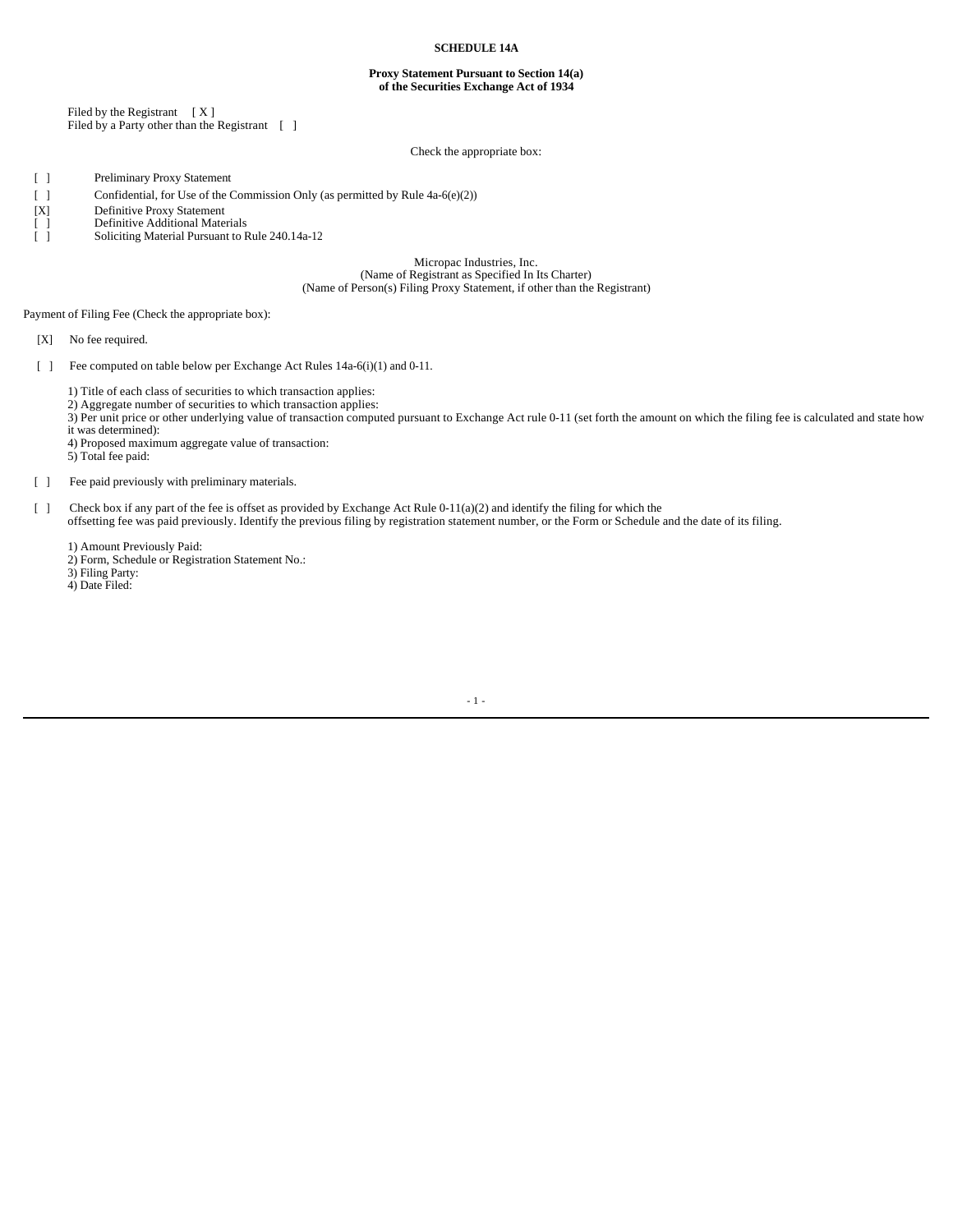## **EXPLANATORY NOTE TO AMENDENT NO. 1**

This Amendment No. 1 to Schedule 14A ("Amendment No. 1") is being filed to amend Micropac Industries, Inc. definitive proxy statement for its 2017 Annual Meeting of Stockholders ("Proxy Statement"), which was filed with the Securities and Exchange Commission on February 9, 2017. The Company added a 5% beneficial owner and addresses to Item 12 Security Ownership of Certain Beneficial Owners and Management and Related Stockholder Matters.

## **PRINCIPAL STOCKHOLDERS AND STOCKHOLDINGS OF MANAGEMENT**

The following table shows the number and percentage of shares of the Company's common stock beneficially owned (a) by each person known by the Company to own 5% or more of the outstanding common stock, (b) by each director and nominee, and (c) by all present officers and directors as a group.

| Name and Address<br>of Beneficial Owner <sup>(1)</sup>      | Number of Shares          | Percent           |
|-------------------------------------------------------------|---------------------------|-------------------|
|                                                             | <b>Beneficially Owned</b> | of $Class^{(1)}$  |
| Stanley Kesselman                                           | 163,190                   | 6.3%              |
| c/o Maxim Group                                             |                           |                   |
| 405 Lexington Avenue, 2 <sup>nd</sup> Floor<br>New York, NY |                           |                   |
|                                                             |                           |                   |
| Patrick Cefalu                                              | $\overline{0}$            | 0%                |
|                                                             |                           |                   |
| Heinz-Werner Hempel <sup>(2)(3)(4)</sup>                    | 1,952,577                 | 75.7%             |
| Mark King $(3)$                                             | 14,100                    | Less than $0.6\%$ |
|                                                             |                           |                   |
| Richard K. Hoesterey <sup>(3)</sup>                         | $\mathbf{0}$              | 0%                |
| Eugene Robinson <sup>(3)</sup>                              | $\boldsymbol{0}$          | 0%                |
|                                                             |                           |                   |
| Christine Dittrich <sup>(3)</sup>                           | $\boldsymbol{0}$          | 0%                |
| All officers and directors                                  | 1,966,677                 | 76.3%             |
| as a group (6 Persons)                                      |                           |                   |

(1) Calculated on the basis of the 2,578,315 outstanding shares. There are no options, warrants, or convertible securities outstanding. The address of each other person listed is 905 East Walnut Street, Garland, Texas 75040.

Sincerely,

Richard Hoesterey Corporate Secretary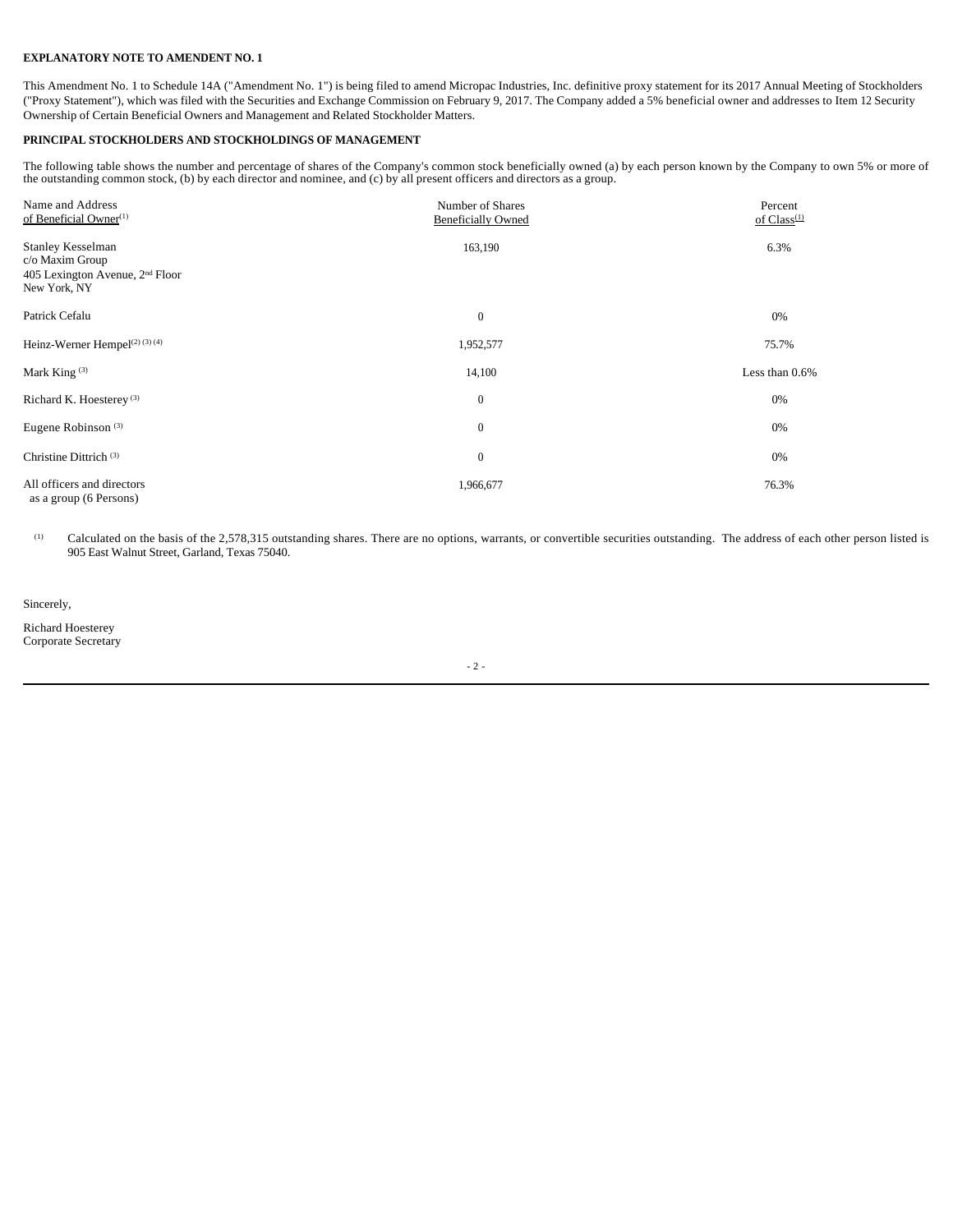### **PROXY STATEMENT OF**

**MICROPAC INDUSTRIES, INC. 905 East Walnut Street Garland, Texas 75040**

#### **ANNUAL MEETING OF STOCKHOLDERS To Be Held At 11:00 A.M., LOCAL TIME ON March 10, 2017**

#### Dear Stockholder:

You are invited to attend the Annual Meeting of Stockholders of Micropac Industries, Inc., to be held at The Atrium at the Granville Arts Center, 300 N. Fifth St., Garland, Texas at 11:00 a.m. on March 10, 2017 for the following purposes:

Proposal 1 - To elect five directors to serve until the next annual meeting of stockholders or until their respective successors are elected and qualified; and

Proposal 2- Advisory Vote on compensation of our named executives; and

To transact such other business that may properly be brought before the meeting or any adjournment thereof.

The Board of Directors has fixed the close of business on January 10, 2017 as the record date for the meeting. Only stockholders of record at that time are entitled to notice of and to vote at the Annual Meeting or any adjournment thereof.

The enclosed proxy is solicited by the Board of Directors of the Company. Further information regarding the matters to be acted upon at the Annual Meeting is contained in the attached Proxy Statement.

MANAGEMENT HOPES THAT YOU WILL ATTEND THE MEETING IN PERSON. IN ANY EVENT, PLEASE SIGN, DATE, AND RETURN THE ENCLOSED PROXY TO ASSURE THAT YOU ARE REPRESENTED AT THE MEETING. STOCKHOLDERS WHO ATTEND THE MEETING MAY VOTE THEIR STOCK PERSONALLY EVEN THOUGH THEY HAVE SENT IN PROXIES.

By Order of the Board of Directors

 /s/ Richard Hoestery RICHARD HOESTEREY, Secretary

DATED: February 9, 2017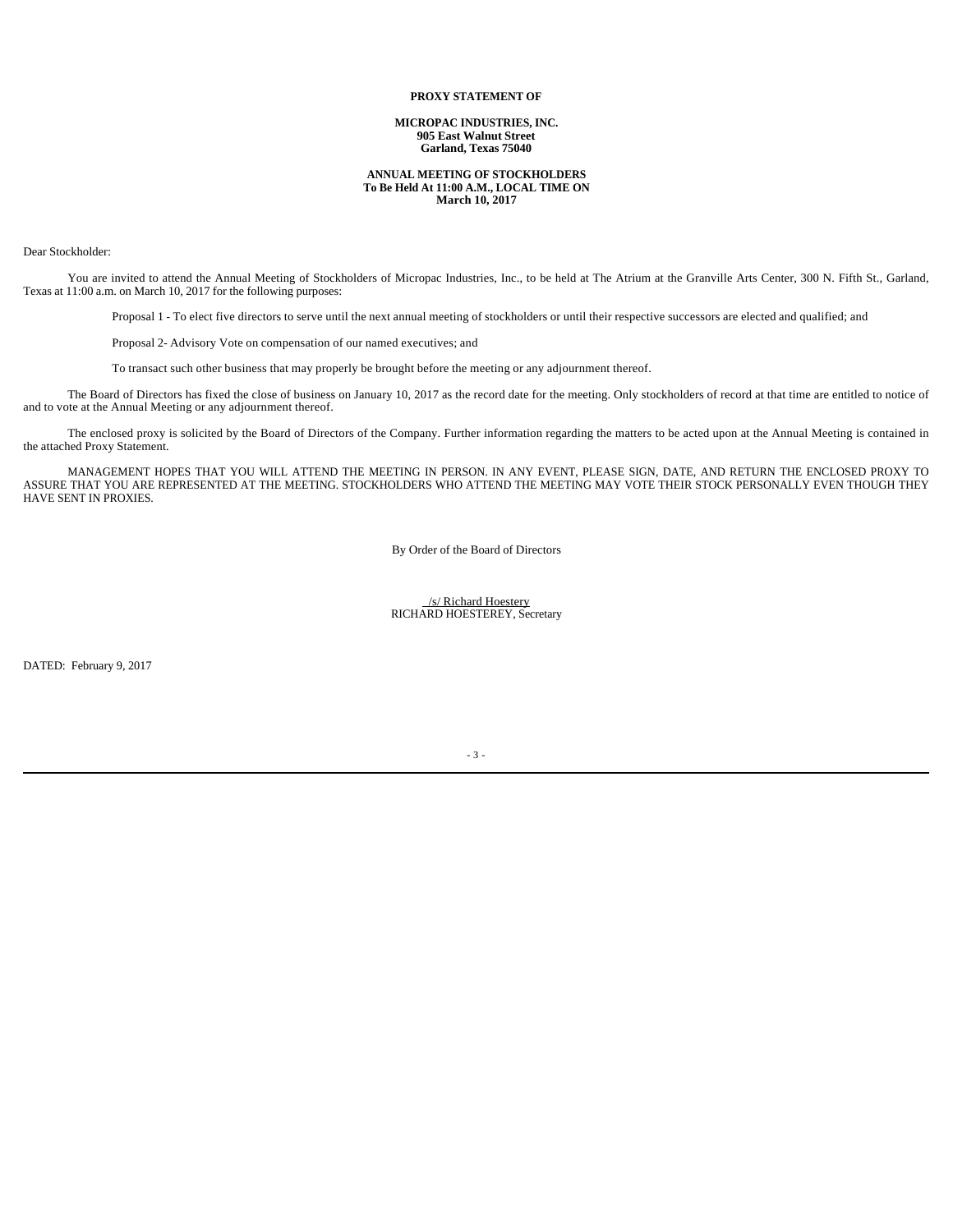#### **MICROPAC INDUSTRIES, INC. 905 EAST WALNUT STREET GARLAND, TEXAS 75040 PROXY STATEMENT FOR THE ANNUAL MEETING OF STOCKHOLDERS March 10, 2017**

This Proxy Statement is furnished in connection with the solicitation of proxies by the Board of Directors of Micropac Industries, Inc. (the "Company") for use at the Company's Annual Meeting of Stockholders that will be held on March 10, 2017 at the time and place and for the purposes set forth in the foregoing notice. This Proxy Statement, the foregoing notice and the enclosed proxy are first being sent to stockholders on or about February 9, 2017.

The Company's Annual Report to Stockholders for the fiscal year ended November 30, 2016 is enclosed.

The Board of Directors does not intend to bring any matter before the meeting except those specifically indicated in the foregoing notice and does not know of anyone else who intends to do so. If any other matters properly come before the meeting, however, the persons named in the enclosed proxy, or their duly constituted substitutes acting at the meeting, will be authorized to vote, or otherwise act thereon in accordance with their judgment on such matters. If the enclosed proxy is executed and returned prior to voting at the meeting, the shares represented thereby will be voted in accordance with the instructions marked thereon. In the absence of instructions, the shares will be voted FOR the election as directors of the Company of the five persons named in the section captioned "Election of Directors".

Any proxy may be revoked at any time prior to its exercise by notifying the Company's Secretary in writing, by delivering a duly executed proxy bearing a later date, or by attending the meeting and voting in person.

Only holders of record of common stock at the close of business on January 10, 2017 are entitled to notice of and to vote at the meeting. On that date there were 2,578,315 shares of common stock outstanding, each of which is entitled to one vote in person or by proxy on all matters properly brought before the meeting. Cumulative voting of shares in the election of directors is prohibited.

The presence, in person or by proxy, of the holders of a majority of the outstanding common stock is necessary to constitute a quorum at the meeting. In order to be elected a director, a nominee must receive a plurality of the votes cast at the meeting for the election of directors. Other matters, if any, to be voted on at the meeting require the affirmative vote of a majority of the shares present in person or represented by proxy at the meeting.

### **PRINCIPAL STOCKHOLDERS AND STOCKHOLDINGS OF MANAGEMENT**

The following table shows the number and percentage of shares of the Company's common stock beneficially owned (a) by each person known by the Company to own 5% or more of the outstanding common stock, (b) by each director and nominee, and (c) by all present officers and directors as a group.

 $- 4 -$ 

| Name and Address<br>of Beneficial Owner <sup>(1)</sup>                                                     | Number of Shares<br><b>Beneficially Owned</b> | Percent<br>of $Class^{(1)}$ |
|------------------------------------------------------------------------------------------------------------|-----------------------------------------------|-----------------------------|
| <b>Stanley Kesselman</b><br>c/o Maxim Group<br>405 Lexington Avenue, 2 <sup>nd</sup> Floor<br>New York, NY | 163,190                                       | 6.3%                        |
| Patrick Cefalu                                                                                             | $\boldsymbol{0}$                              | 0%                          |
| Heinz-Werner Hempel <sup>(2)(3)(4)</sup>                                                                   | 1,952,577                                     | 75.7%                       |
| Mark King $(3)$                                                                                            | 14,100                                        | Less than 0.6%              |
| Richard K. Hoesterey <sup>(3)</sup>                                                                        | $\overline{0}$                                | 0%                          |
| Eugene Robinson <sup>(3)</sup>                                                                             | $\mathbf{0}$                                  | 0%                          |
| Christine Dittrich <sup>(3)</sup>                                                                          | $\boldsymbol{0}$                              | 0%                          |
| All officers and directors<br>as a group (6 Persons)                                                       | 1,966,677                                     | 76.3%                       |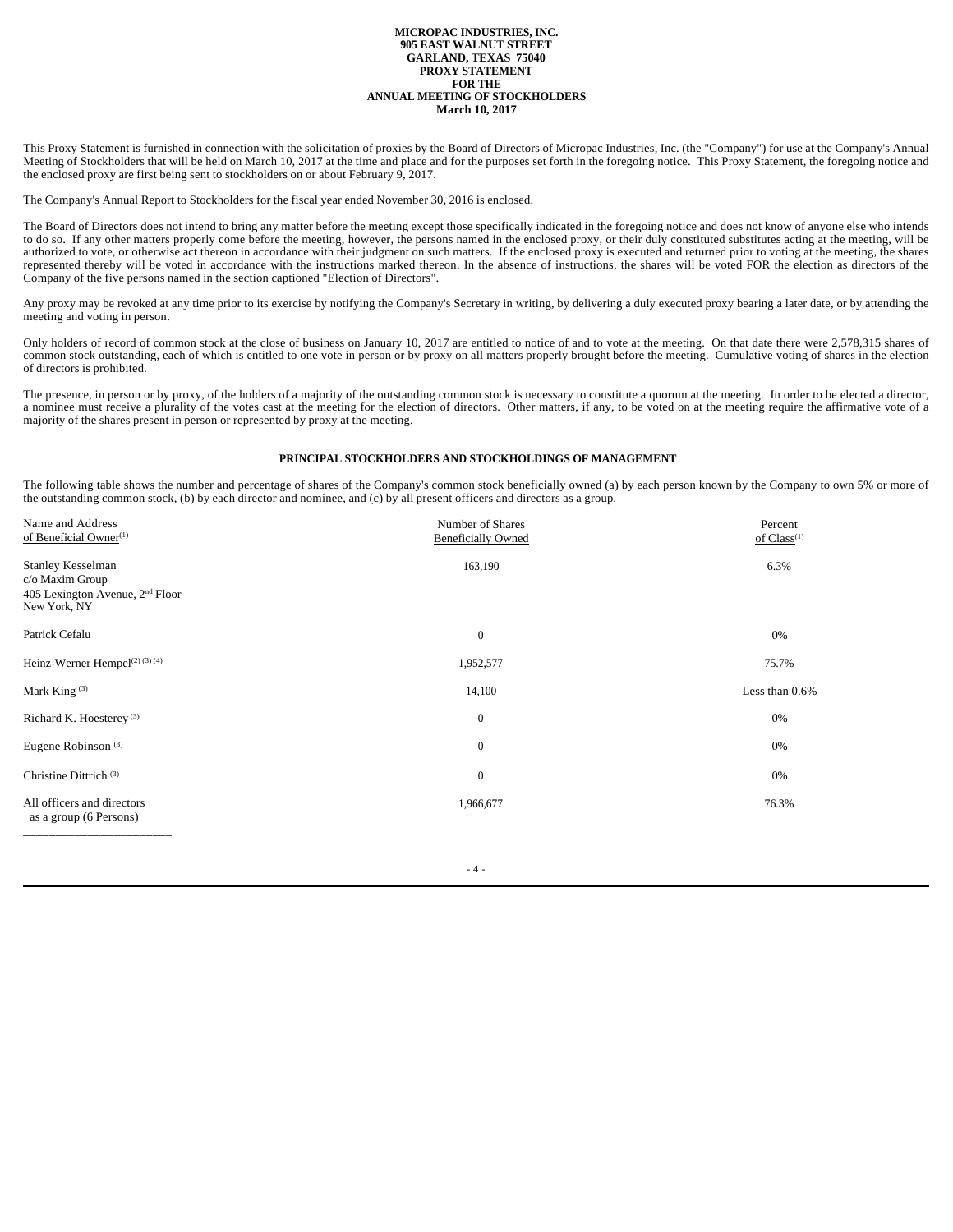- (1) Calculated on the basis of the 2,578,315 outstanding shares. There are no options, warrants, or convertible securities outstanding. The address of each other person listed is 905 East Walnut Street, Garland, Texas 75040.
- <sup>(2)</sup> The Company and Mr. Heinz-Werner Hempel are parties to an Ancillary Agreement entered into in March 1987. The Ancillary Agreement primarily obligates the Company to register Mr. Hempel's stock and allows Mr. Hempel to participate in any sale of stock by the Company.
- (3) A director of the Company. Each incumbent director has been nominated for re-election at the Annual Meeting.
- (4) Effective October 10, 2007, Mr. Hempel transferred all of the shares of the Company's common stock owned by him and consisting of 1,952,577 shares, to a partnership organized under the laws of Germany. This partnership is composed of Mr. Hempel, his son, and his daughter. As the consideration for this transfer, Mr. Hempel received a 99.98% share in this partnership and received the sole voting and management control. His son and daughter each own a 0.01% ownership interest in this partnership.

#### **PROPOSAL 1 - ELECTION OF DIRECTORS**

The Board of Directors has determined that the Board should be composed of five directors and five directors are to be elected at the Meeting to hold office until the next Annual Meeting of Stockholders or until their respective successors are elected and qualified. Proxies solicited hereby will be voted FOR the election of the five nominees named below unless authority is withheld by the stockholder. Messrs. Hempel, King, Robinson, Hoesterey and Ms. Dittrich, are currently directors of the Company. All directors participate in the consideration of Director Nominees.

| Name                 | Age | Position with the Company                                                    | Director Since |
|----------------------|-----|------------------------------------------------------------------------------|----------------|
| Mark King            | 62  | CEO, President and<br>Member of Audit Committee<br>and Chairman of the Board | October 2005   |
| Heinz-Werner Hempel  | 88  | Director and<br>Member of Audit Committee                                    | February 1997  |
| Christine DIttrich   | 64  | Director and<br>Member of Audit Committee                                    | October 2015   |
| Eugene Robinson      | 77  | Director and<br>Member of Audit Committee                                    | October 2008   |
| Richard K. Hoesterey | 74  | Director and<br>Member of Audit Committee                                    | October 2010   |

Mr. King is the current President and Chief Executive of the Company. Prior to November 2002, Mr. King was the President and Chief Operating Officer of Lucas Benning Power Electronics. Mr. King joined the Company in November of 2002, and was elected Chief Executive Officer, President and Director in October 2005.

Mr. Hempel has served as the Chief Operating Officer of Hanseatische Waren-Gesellschaft MBH & Co, KG, Bremen, Germany for over 25 years.

Mr. Robinson has 35 years of experience in the electronics industry, including 26 years with Texas Instruments, Inc. and later Raytheon through acquisition. During the past 10 years, Mr. Robinson has been actively engaged consulting with numerous high technology organizations. He has served on several advisory boards for high technology companies and universities.

Mr. Hoesterey is an experienced executive with over 35 years in general management and manufacturing operations management in a variety of industries including high tech electronics, industrial products, and power regulation. He served as the President and Chief Executive Officer of Components Corporation of America from January 2000 to August 2009. In September 2009, he began serving as the President and Chief Executive Officer of R.K. Hoesterey & Associates.

Ms. Dittrich was an Executive Vice President of Raytheon Systems Company and the General Manager of the Sensor and Electronic Systems segment. Before working for Raytheon, Ms. Dittrich was a Senior Vice President of Texas Instruments (TI) Systems Group, a Malcolm Baldrige Quality Award winner, and the General Manager of the Electronic Systems Division. Her prior assignments include TI Systems Group Vice President and Engineering Manager, Software Engineering Director for the defense business, and Senior Member of Technical Staff. She has had senior executive responsibility for product engineering efforts that involve large scale software and hardware development and integration. Ms. Dittrich provided consulting services with a focus on business strategy and operational performance to various technology companies after leaving Raytheon. She became a Visiting Scientist at the Carnegie Mellon University Software Engineering Institute (SEI), a Federally Funded Research and Development Center (FFRDC) and chaired the SEI Board of Advisors for over 10 years. She was a Fellow of the Cutter Business Technical Council and a senior consultant for Cutter Consortium. In addition, she has held membership positions on the Army Science Board, the Department of Defense Software Best Practices - Airlie Software Council and other advisory boards.

 $-5 -$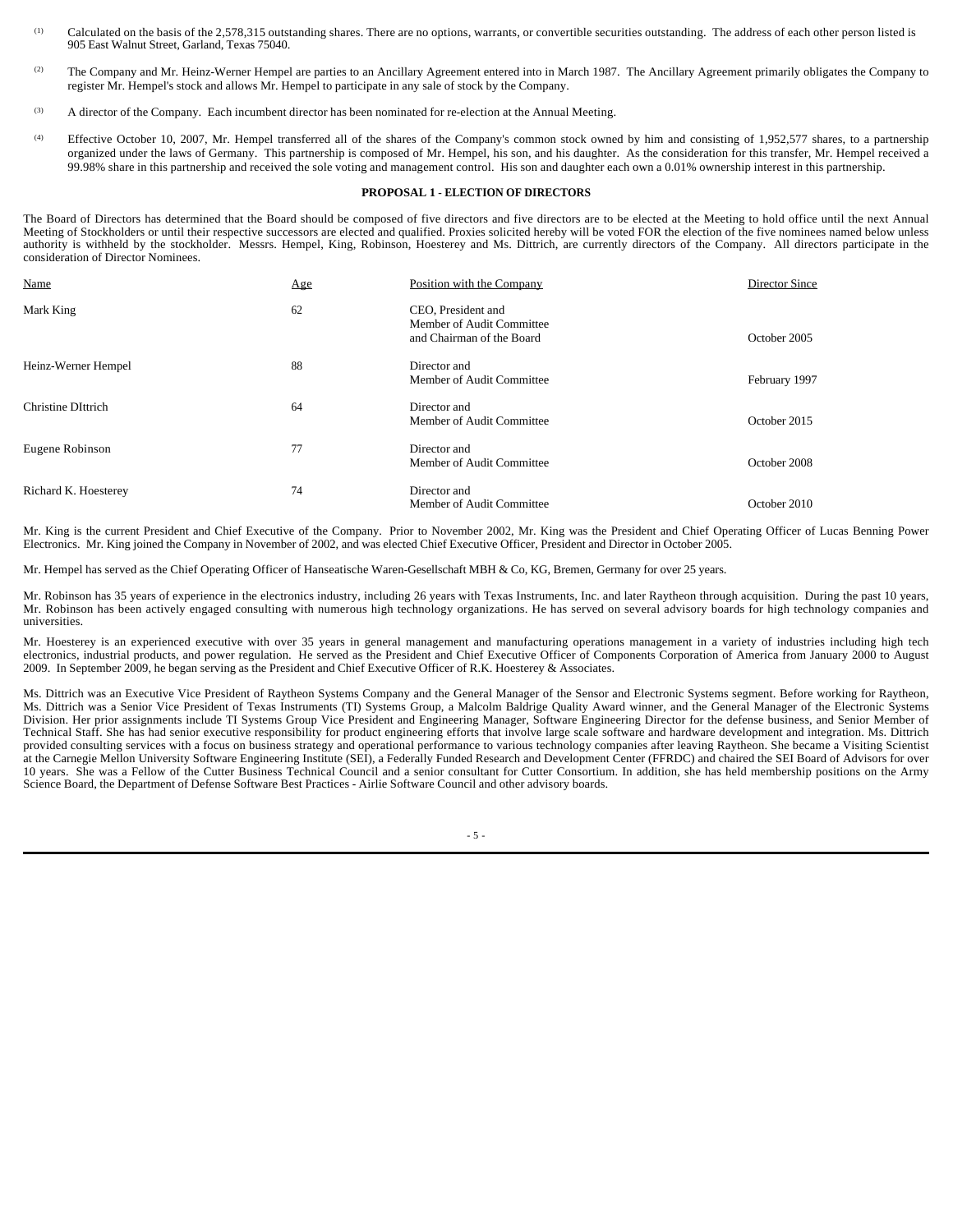### Board Meetings and Committees

The Board of Directors held five (5) board meetings during the year ended November 2016. Directors received a fee of \$1,500 (other than Mr. King) for each meeting attended during the year ended November 2016. In addition, the Board agreed to pay an annual retainer of \$10,000 to Mr. Robinson, Mr. Hoesterey and Ms. Dittrich and \$2,500 to Ms. Wood. Ms. Dittrich, Mr. Hoesterey, and Mr. Robinson attended all of the meetings. Mr. Hempel attended one (1) of the meetings and Ms. Wood attended two (2) of the meetings.

The Audit Committee held four (4) meetings during the year ended November 30, 2016. Members of the Audit Committee received a fee of \$750 for each meeting attended during the year ended November 2016. Mr. King did not receive any payments for attending meetings of the Audit Committee. Ms. Dittrich, Mr. Hoesterey and Mr. Robinson attended all of the meetings. Ms. Wood attended one (1) of the meetings.

#### **Director Compensation 2016**

|                      | Director | <b>Audit Committee</b> |       | Other fees               | <b>Total Fees</b> |
|----------------------|----------|------------------------|-------|--------------------------|-------------------|
| Heinz-Werner Hempel  | 1,500    |                        | . .   | $\overline{\phantom{a}}$ | 1,500             |
| Richard K. Hoesterey | 17.500   |                        | 3,000 | $\sim$                   | 20,500            |
| Eugene Robinson      | 17.500   |                        | 3,000 | $\overline{\phantom{a}}$ | 20,500            |
| Christine Dittrich   | 17.500   |                        | 3,000 | $\sim$                   | 20,500            |
| Connie Wood          | 5,500    |                        | 750   | $\sim$                   | 6,250             |

Mr. King does not receive any Directors compensation.

Ms. Wood resigned effective March 11, 2016.

With the exception of Mr. Hoesterey, Ms. Dittrich, and Mr. Robinson, members of the Audit Committee are not considered independent members under applicable Securities and Exchange Act rules and regualtions.

The Board of Directors does not have a nominating or compensation committee or committees performing similar functions. The Board of Directors formed an Audit Committee on May 13, 2002. The members of the Audit Committee operate pursuant to a charter developed by the Board of Directors.

#### Section 16(a) Beneficial Owner Reporting Compliance

Section 16(a) of the Exchange Act requires the Company's directors, executive officers, and 10% stockholders to file reports of ownership and reports of change in ownership of the Company's equity securities with the Securities and Exchange Commission. Directors, executive officers, and 10% stockholders are required to furnish the Company with copies of all Section 16(a) forms they file. Based on a review of the copies of such reports furnished, the Company believes that during the fiscal year ended November 30, 2016, the Company's directors, executive officers, and 10% stockholders filed on a timely basis all reports required by Section 16(a) of the Exchange Act.

### Code of Ethics

The Company has adopted a code of ethics that applies to the Company's chief executive officer and principal financial officer. In addition, the Company has a Code of Conduct for all employees, officers and directors of the Company.

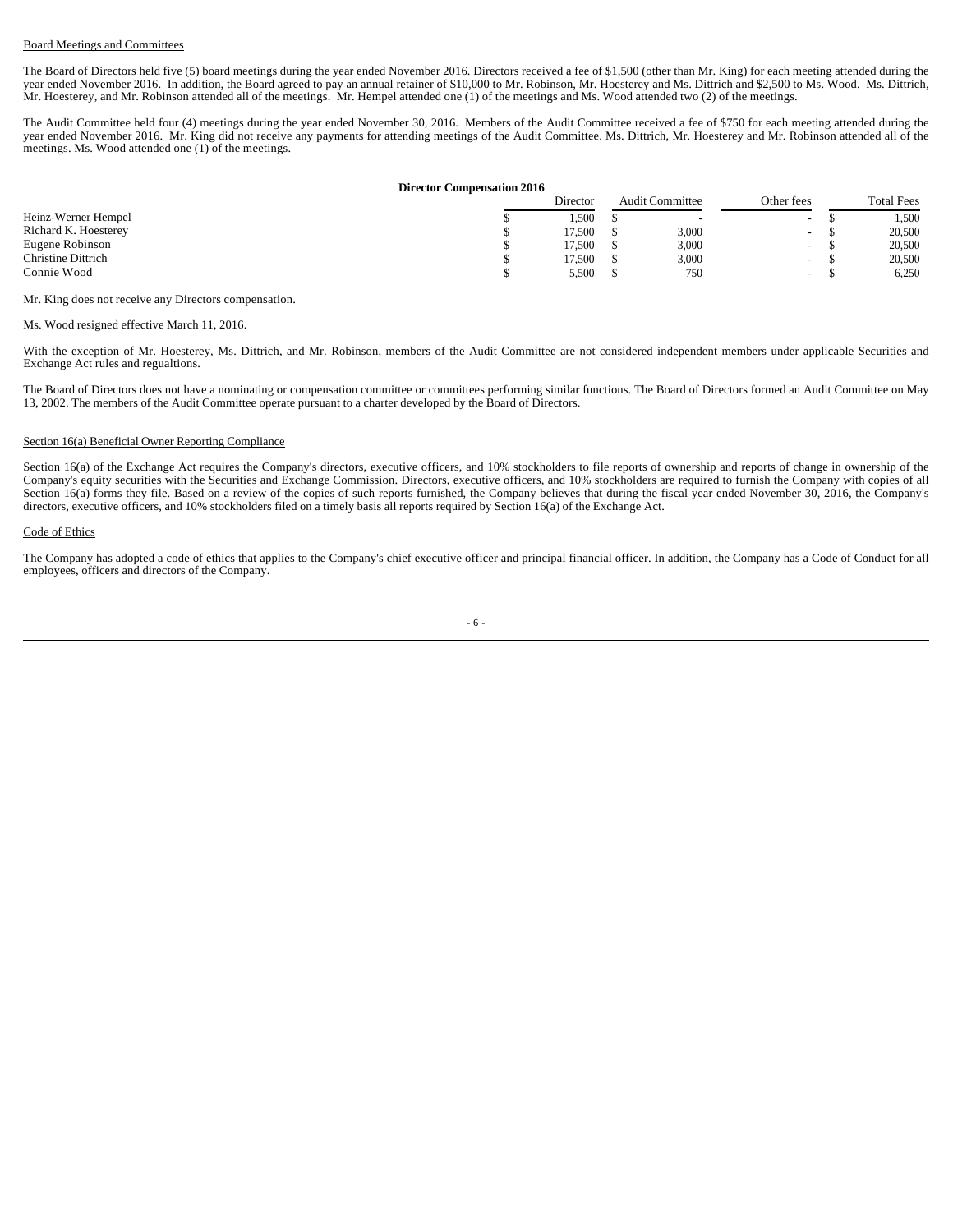#### **MANAGEMENT REMUNERATION AND TRANSACTIONS**

#### Remuneration

The following table shows as of November 30, 2016, all cash compensation paid to, or accrued and vested for the account of Mr. Mark King, President and Chief Executive Officer and Mr. Patrick Cefalu, Vice President and Chief Financial Officer. Mr. King and Mr. Cefalu received no non-cash compensation during 2016.

| Name and<br><b>Principal Position</b>  | Year | Annual<br>Salary | <b>Bonus</b> | All Other<br>Compensation<br>(a) | Total     |  |
|----------------------------------------|------|------------------|--------------|----------------------------------|-----------|--|
| Mark King,                             | 2016 | \$265,307        | \$17,500     | \$28,441                         | \$318,488 |  |
| President and                          | 2015 | \$264,031        | \$13,500     | \$24,094                         | \$301,625 |  |
| Chief Executive Officer <sup>(1)</sup> | 2014 | \$259,354        | \$18,000     | \$20,883                         | \$298,237 |  |
| Patrick Cefalu,                        | 2016 | \$156,229        | \$17,500     | \$16,450                         | \$190,179 |  |
| Vice President and                     | 2015 | \$155,431        | \$13,500     | \$16,578                         | \$185,509 |  |
| <b>Chief Financial Officer</b>         | 2014 | \$152,466        | \$18,000     | \$17,746                         | \$188,212 |  |

(a) Reflects amounts contributed by Micropac Industries, Inc., under Micropac's 401(k) profit sharing plan; unused vacation pay; life insurance premiums paid; and reimbursement for medical expenses under Micropac's Family Medical Reimbursement Plan.

(1) Effective November 2005, Mr. King's existing employment agreement was revised to provide that Mr. King would serve as the Company's President and Chief Executive Officer, and a member on the Board of Directors and Audit Committee at a base salary of \$186,400 for a term of three (3) years. In December 2005, the Company and Mr. King amended his employment agreement to increase his annual base salary to \$225,000. In June 2009, the Company and Mr. King amended his employment agreement to increase his annual base salary to \$247,104 for renewable terms of three (3) years with annual increases based on consumer price index with additional increases to be determined by the Board of Directors. The June 2009 amendment also provides under certain events, either the Company or Mr. King can terminate the agreement upon a payment to Mr. King of 18 or 36 months' salary as severance payments.

The Board of Directors reviews and approves the Company's annual bonus payments structure. In 2016 the Directors approved a bonus payment paid on December 15, 2015 of \$17,500 to Mr. King and \$17,500 to Mr. Cefalu.

### Amount included in all other compensation relating to employee benefit plans

The Company maintains a Family Medical Reimbursement Plan for the benefit of its executive officers and their dependents. The Plan is funded through a group insurance policy issued by an independent carrier and provides for reimbursement of 100% of all bona fide medical and dental expenses that are not covered by other medical insurance plans. During the fiscal year ended November 30, 2016, Mr. King received \$5,296 and Mr. Cefalu received \$1,543 which amounts are included in the "All Other Compensation" column shown in the preceding remuneration table.

In July 1984, the Company adopted a Salary Reduction Plan pursuant to Section 401(k) of the Internal Revenue Code. The Plan's benefits are available to all Company employees who are at least 18 years of age and have completed at least six months of service to the Company as of the beginning of a Plan year. Plan participants may elect to defer up to 15% of their total compensation as their contributions, subject to the maximum allowed by the Internal Revenue code 401(k), and the Company matches their contributions up to a maximum of 6% of their total compensation. A participant's benefits vest to the extent of 20% after two years of eligible service and become fully vested at the end of six years. During the fiscal year ended November 30, 2016, the Company made contributions to the Plan for Mr. King in the amount of \$15,900 and for Mr. Cefalu in the amount of \$10,436 which amount is included in the "All Other Compensation" column shown in the preceding remuneration table.

Employment agreements of the Company's officers provide that they may elect to carry over any unused vacation time to subsequent periods or elect to be paid for such unused vacation time. Mr. King and Mr. Cefalu did not receive any unused vacation pay in 2016.

During the fiscal year ended November 30, 2016, the Company paid life insurance premiums for the benefit of Mr. King and Mr. Cefalu valued at \$7,205 and \$4,471, respectively.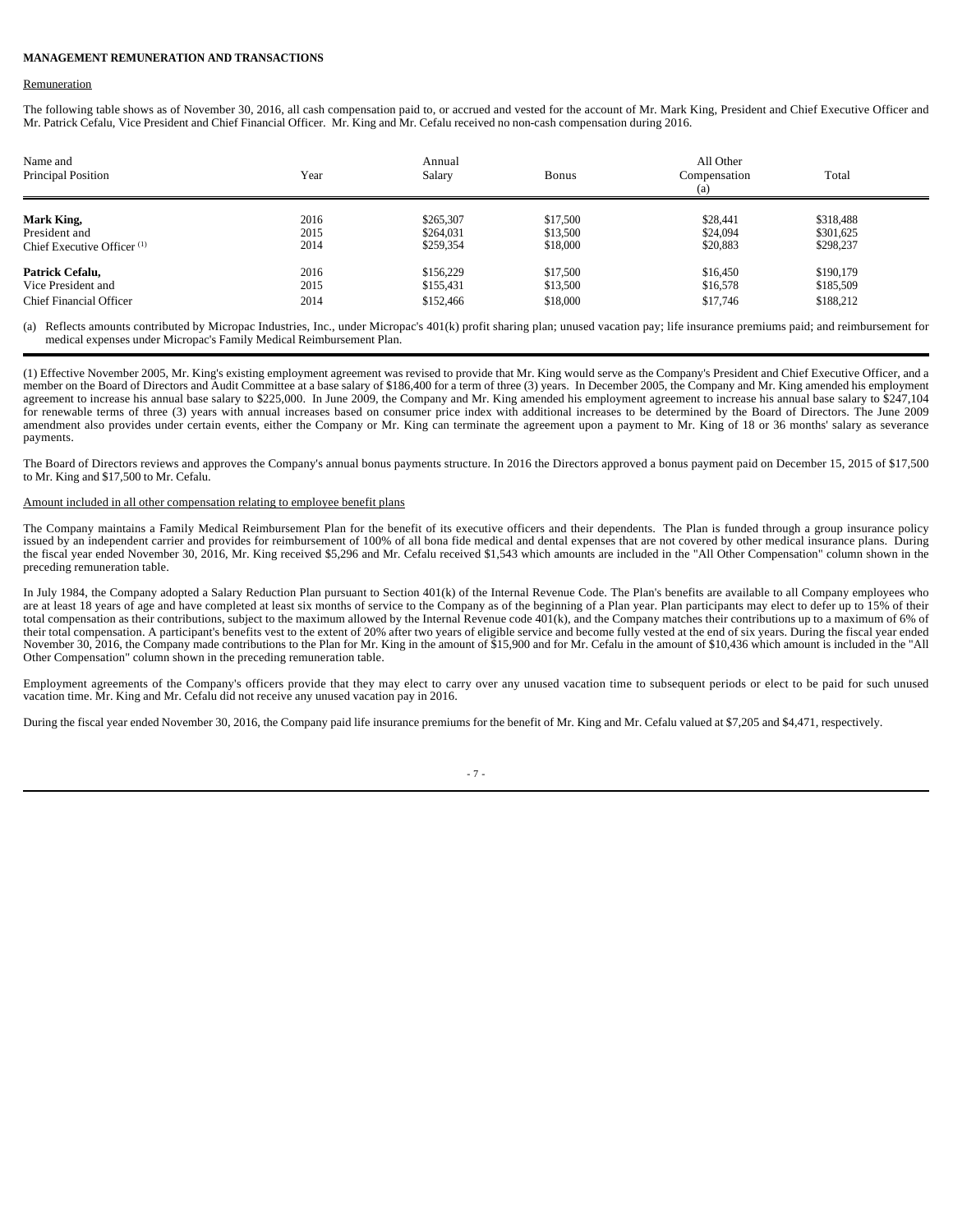#### **INDEPENDENT PUBLIC ACCOUNTANTS**

KPMG LLP was selected as the Company's independent registered public accounting firm in 2002 and has been responsible for the Company's financial audit for the fiscal years ended November 30, 2002 through November 30, 2015.

Whitley Penn was selected as the Company's independent registered public accounting firm in 2016 and has been responsible for the Company's financial audit for the fiscal year ended November 30, 2016.

Management anticipates that a representative from Whitley Penn will be present at the Annual Meeting and will be given the opportunity to make a statement if he or she desires to do so. It is also anticipated that such representative will be available to respond to appropriate questions from stockholders.

#### **AUDIT FEES**

The fees for professional services rendered for the audit of our annual financial statements for each of the fiscal years ended November 30, 2016 and November 30, 2015, and the reviews of the financial statements included in our Quarterly Reports on Form 10-Q during those periods were \$134,000 and \$250,000, respectively. Whitley Penn LLP fee was \$134,000 in 2016. KPMG LLP fee was \$250,000 in 2015.

#### **TAX FEES**

KPMG LLP fees for tax return preparation services were \$46,000 in 2016, and fees for tax advisory and tax return preparation services were \$32,000 in 2015.

#### **ALL OTHER FEES**

KPMG LLP and Whitley Penn did not provide any other services.

The Audit Committee requests that the Principal Accounting Firm provide the committee with the anticipated charges of all accounting and tax related services to be performed in advance of performing such services. The Audit Committee approves all services in advance of the performance of such services.

#### **REVIEW OF AUDITED FINANCIAL STATEMENTS**

The Audit Committee has discussed with management and the independent auditors the quality and adequacy of the Company's internal controls. The Audit Committee has considered and reviewed with the independent auditors their audit plans, the scope of the audit, and the identification of audit risks. The Audit Committee has reviewed and discussed the audited financial statements with management and has discussed such financial statements with the independent auditors.

The Audit Committee has received the written disclosures and the report from the independent accountant required by the applicable requirements of the Public Company Accounting Oversight Board regarding the independent accountant's communications with the Audit Committee concerning independence and has discussed with the independent accountant the independent accountant's independence. Based upon the review and discussions referred to above, the Audit Committee recommended to the Board of Directors that the audited financial statements be included in the Company's annual report on Form 10-K for the fiscal year ended November 30, 2016 for filing with the Securities and Exchange Commission.

Management has the responsibility for the preparation and integrity of the Company's financial statements and the independent auditors have the responsibility for the audit of those statements. It is not the duty of the Audit Committee to conduct audits to determine that the Company's financial statements are complete and accurate and are in accordance with accounting principles generally accepted in the United States. In giving its recommendations, the Audit Committee considered (a) management's representation that such financial statements have been prepared with integrity and objectivity and in conformity with accounting principles generally accepted in the United States, and (b) the report of the Company's independent auditors with respect to such financial statements.

#### **COST OF SOLICITATION OF PROXIES**

The Company will bear the costs of the solicitation of proxies for the Annual Meeting, including the cost of preparing, assembling and mailing proxy materials, the handling and tabulation of proxies received and all charges to brokerage houses and other institutions, nominees and fiduciaries in forwarding such materials to beneficial owners. In addition to the mailing of the proxy material, such solicitation may be made in person or by telephone or telegraph by directors, officers and regular employees of the Company.

### - 8 -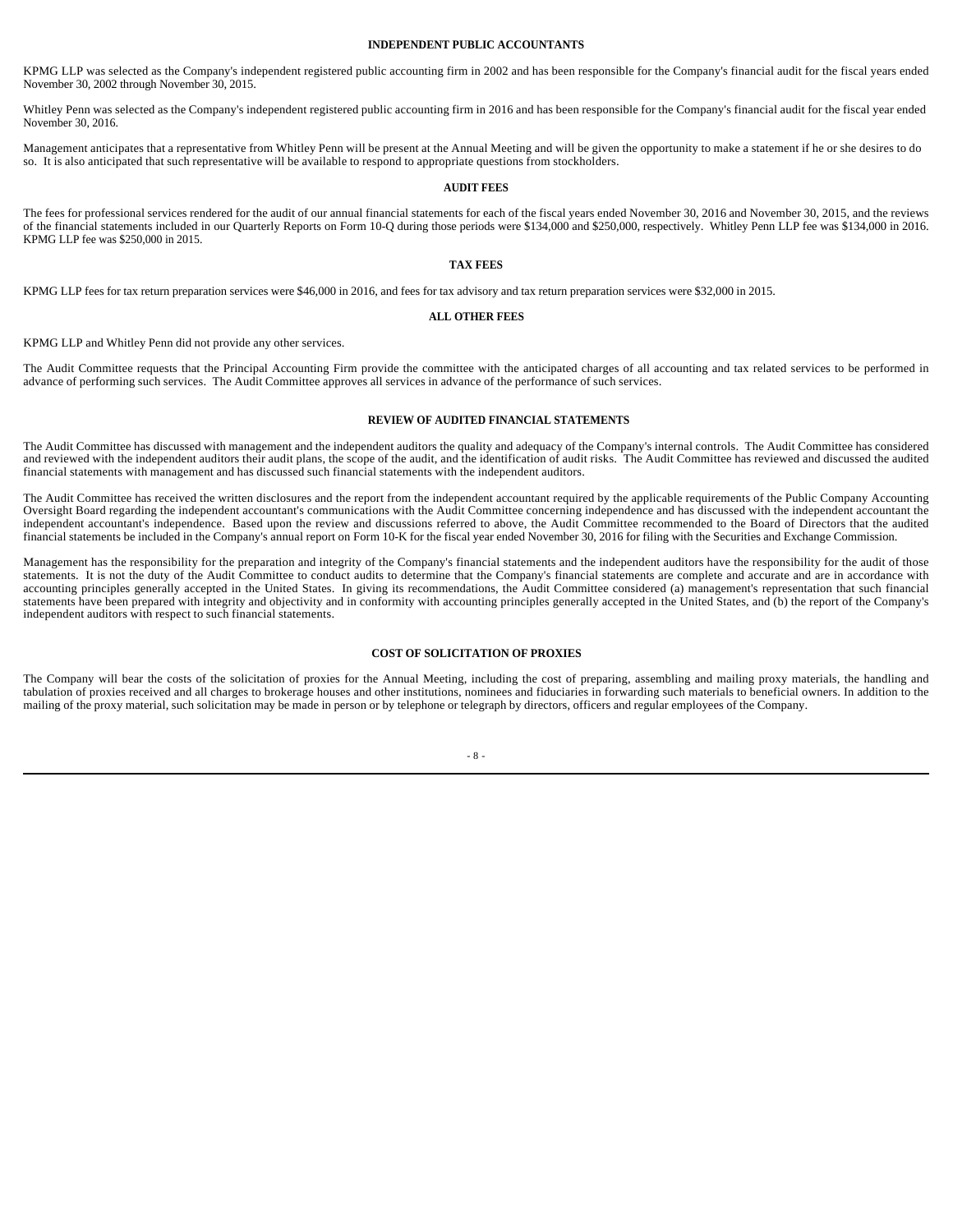## **STOCKHOLDERS PROPOSALS**

Any stockholder proposing to have any appropriate matter brought before the next Annual Meeting of Stockholders scheduled for March 9, 2018 must submit such proposal in accordance with the proxy rules not more than 180 days and not less than 120 days before February 9, 2018. Such proposal should be sent to Richard Hoesterey, Secretary, P. 0. Box 469017, Garland, Texas 75046.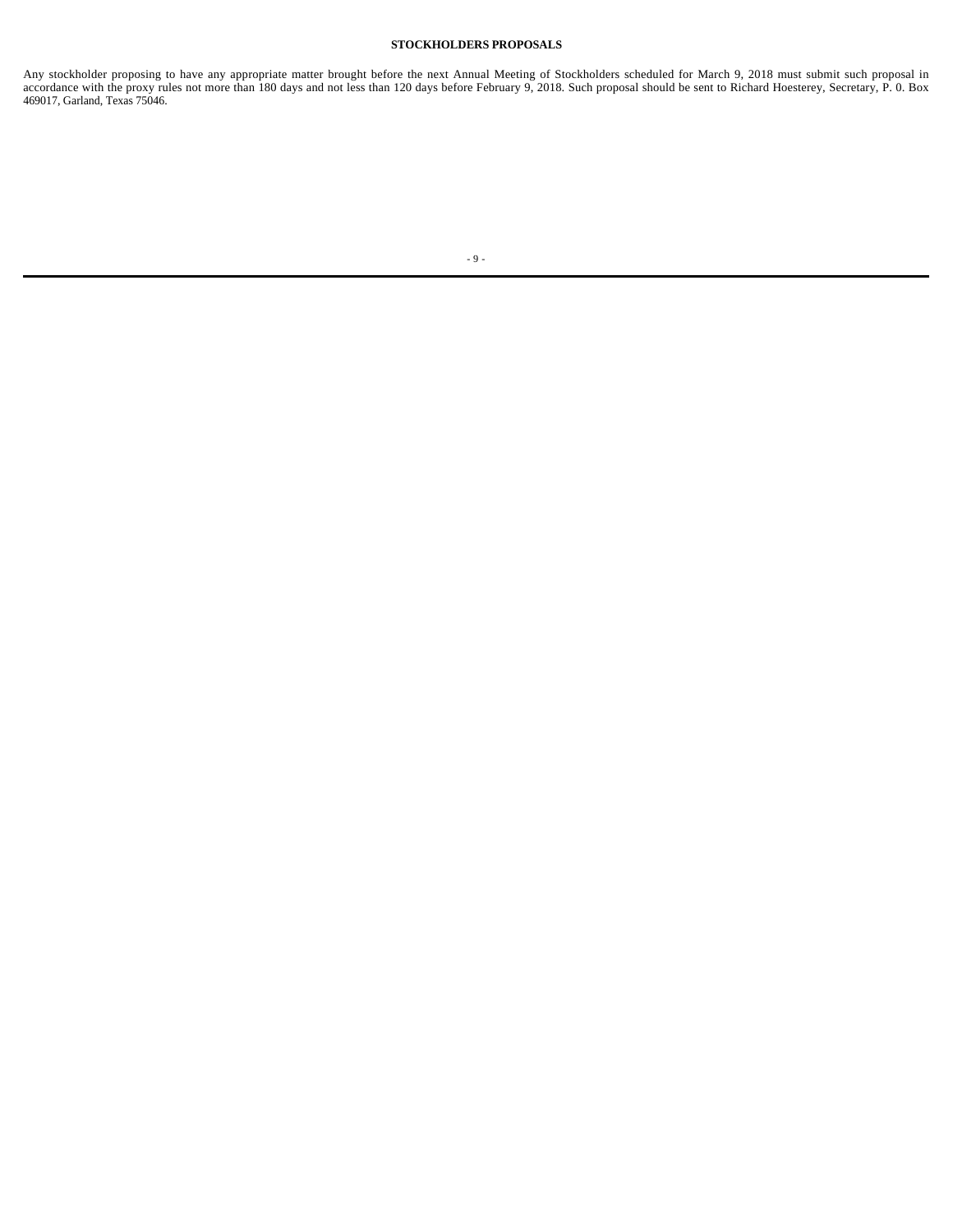## PROXY FOR ANNUAL MEETING OF SHAREHOLDERS

### **MICROPAC INDUSTRIES, INC.** March 10, 2017

### THIS PROXY IS SOLICITED ON BEHALF OF THE BOARD OF DIRECTORS

KNOW ALL MEN BY THESE PRESENTS: That the undersigned stockholder of Micropac Industries, Inc., a Delaware Corporation, hereby constitutes and appoints Tracy Dotson and Patrick Cefalu, and each of them acting individually, the true and lawful attorneys, agents and proxies of the undersigned, with full power of substitution and revocation thereof, for and in the name, place and stead of the undersigned, to vote upon and act with respect to all shares of stock of the Corporation standing in the name of the undersigned, or with respect to which the undersigned is entitled to vote and act if personally present, at the Annual Meeting of Shareholders of said Corporation to be held March 10, 2017, at the place and time specified in Notice of Annual Meeting of Shareholders and Proxy Statement dated February 9, 2017, and at any and all adjournments thereof, with all of the powers the undersigned would possess if personally present at said meeting.

# **1. ELECTION OF DIRECTORS**

| Resolved, that the following nominees be elected as Directors of the Corporation, to serve until the next annual meeting of the stockholders or until their respective successors are |
|---------------------------------------------------------------------------------------------------------------------------------------------------------------------------------------|
| elected and qualified:                                                                                                                                                                |
|                                                                                                                                                                                       |

|    | FOR all nominees listed below (except as<br>marked to contrary below)_________                                                       |                                                            | WITHHOLD AUTHORITY to vote for ALL<br>nominees listed below__________                                                                                                            |  |  |  |
|----|--------------------------------------------------------------------------------------------------------------------------------------|------------------------------------------------------------|----------------------------------------------------------------------------------------------------------------------------------------------------------------------------------|--|--|--|
|    |                                                                                                                                      |                                                            |                                                                                                                                                                                  |  |  |  |
|    | (Instruction: To withhold authority to vote for any individual nominee, strike a line through the nominee's name in the list below.) |                                                            |                                                                                                                                                                                  |  |  |  |
|    | <b>Heinz-Werner Hempel</b>                                                                                                           |                                                            | <b>Richard K. Hoesterey</b>                                                                                                                                                      |  |  |  |
|    | <b>Christine B. Dittrich</b>                                                                                                         | Mark W. King                                               | <b>Eugene A. Robinson</b>                                                                                                                                                        |  |  |  |
| 2. | ADVISORY VOTE ON COMPENSATION PAID TO EXECUTIVES                                                                                     |                                                            |                                                                                                                                                                                  |  |  |  |
|    | including the Annual Compensation table, footnote, and the narrative discussion is hereby approved:                                  |                                                            | Resolved, that the compensation paid to the Corporation's named executive officers, as disclosed pursuant to Item 402 of Regulation S-K on pages 5 and 6 of the proxy statement, |  |  |  |
|    | Approve _________                                                                                                                    | Disapprove _________                                       | Abstain                                                                                                                                                                          |  |  |  |
| 3. |                                                                                                                                      |                                                            | AUTHORITY TO VOTE AT DISCRETION UPON ANY OTHER BUSINESS THAT MAY PROPERLY COME BEFORE THE ANNUAL MEETING:                                                                        |  |  |  |
|    | Approve _________                                                                                                                    | Disapprove __________                                      | Abstain                                                                                                                                                                          |  |  |  |
|    |                                                                                                                                      |                                                            |                                                                                                                                                                                  |  |  |  |
|    |                                                                                                                                      | (Continued on back page to be signed, dated and returned.) |                                                                                                                                                                                  |  |  |  |